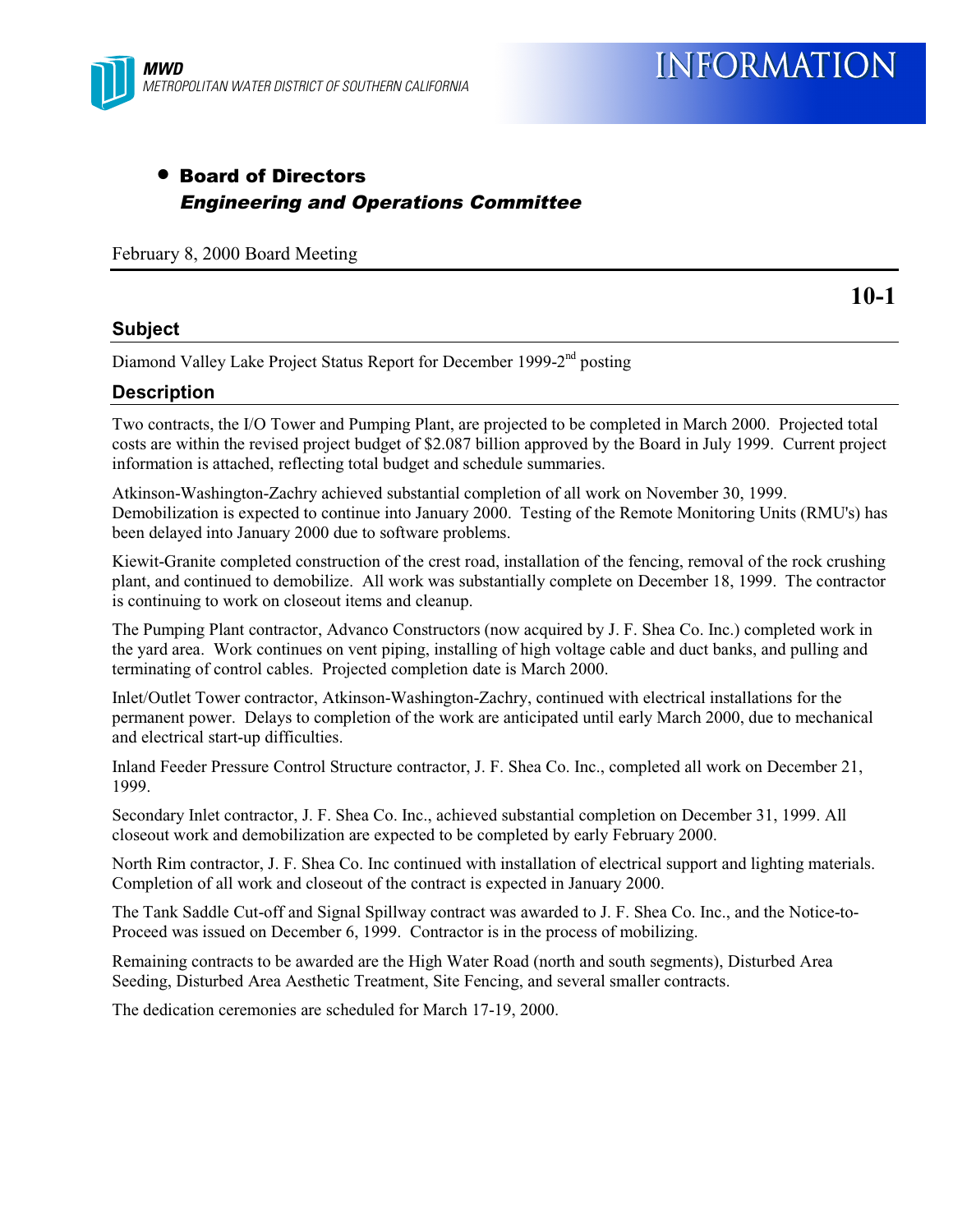#### **PROJECTED TOTAL COSTS**

The projected total costs (not including potential claims and recreation) have decreased by \$31.9 million, from \$2.003 billion to \$1.971 billion, since establishment of the revised budget (\$2.087 billion) at the July 1999 Board meeting. Total expenditures to date are \$1.872 billion (see **Attachment 1** for a financial summary and **Attachment 2** for a schedule summary).

| Revised Budget (July 1999 Board Mtg.)                        | \$2.087 billion                             |
|--------------------------------------------------------------|---------------------------------------------|
| Baseline Remaining Budget (July 1999 Board Mtg.)             | $($85$ million)                             |
|                                                              |                                             |
| Projected Cost (July 1999 Board Mtg.)                        | \$2.003 billion                             |
| West Dam and Saddle Dam                                      | \$2.5 million                               |
| East Dam                                                     | $($0.8 \text{ million})$                    |
| <b>West Dam Earthwork</b>                                    | $($0.8 \text{ million})$                    |
| Tank Saddle Cutoff Wall/Spillway                             | $($0.6 \text{ million})$                    |
| North Rim                                                    | $($0.6 \text{ million})$                    |
| Secondary Inlet                                              | \$0.3 million                               |
| I/O Tower                                                    | $($0.2 \text{ million})$                    |
| P-1 Pumping Plant                                            | $($2.4$ million)                            |
| <b>Inland Feeder Pressure Control Structure</b>              | \$0.2 million                               |
| <b>High Water Roads</b>                                      | $($1.8 \text{ million})$                    |
| <b>Quarry Operation Road</b>                                 | $($1.5 \text{ million})$                    |
| Site Completion                                              | $($1.0 \text{ million})$                    |
| Disturbed Areas Aesthetic Treatment                          | (\$27.8 million)                            |
| Dam Access Road                                              | (\$3.1 million)                             |
| Fencing                                                      | \$0.9 million                               |
| Disturbed Areas Seeding                                      | $($0.6 \text{ million})$                    |
| <b>OCIP</b>                                                  | \$6.9 million                               |
| Post Design Services - (Raytheon)                            | \$1.8 million                               |
| Construction Management/Post Design - (MWD)                  | $($3.7\text{ million})$                     |
| Recreation Infrastructure Design - (MWD)                     | $($0.5 \text{ million})$                    |
| ROW - (Land, MWD Labor & Consultants)                        | $($2.8 \text{ million})$                    |
| Claims Support Services through December 2000                | \$3.8 million                               |
| Other Miscellaneous Changes                                  | (\$0.1 million)                             |
| <b>Net Decrease</b><br><b>Projected Cost (November 1999)</b> | $($31.9\text{ million})$<br>\$1.971 billion |

### **Projected Cost Increases and Decreases**

<sup>1</sup>Excludes \$5.6 million of recreation expenditures to be transferred to Recreation following their budget appropriation. Projected actual costs do not include ongoing legal claims.

These changes consist of 262 line item increases and decreases to the projected costs resulting from quantity variances, directed changes issued by Metropolitan, and pending changes not yet finalized. Financial information presented in this board letter is consistent with financial data (November 30, 1999) prepared by Lambertus Becker (Chief Financial Officer) and David Gledhill (Independent Oversight to the General Manager).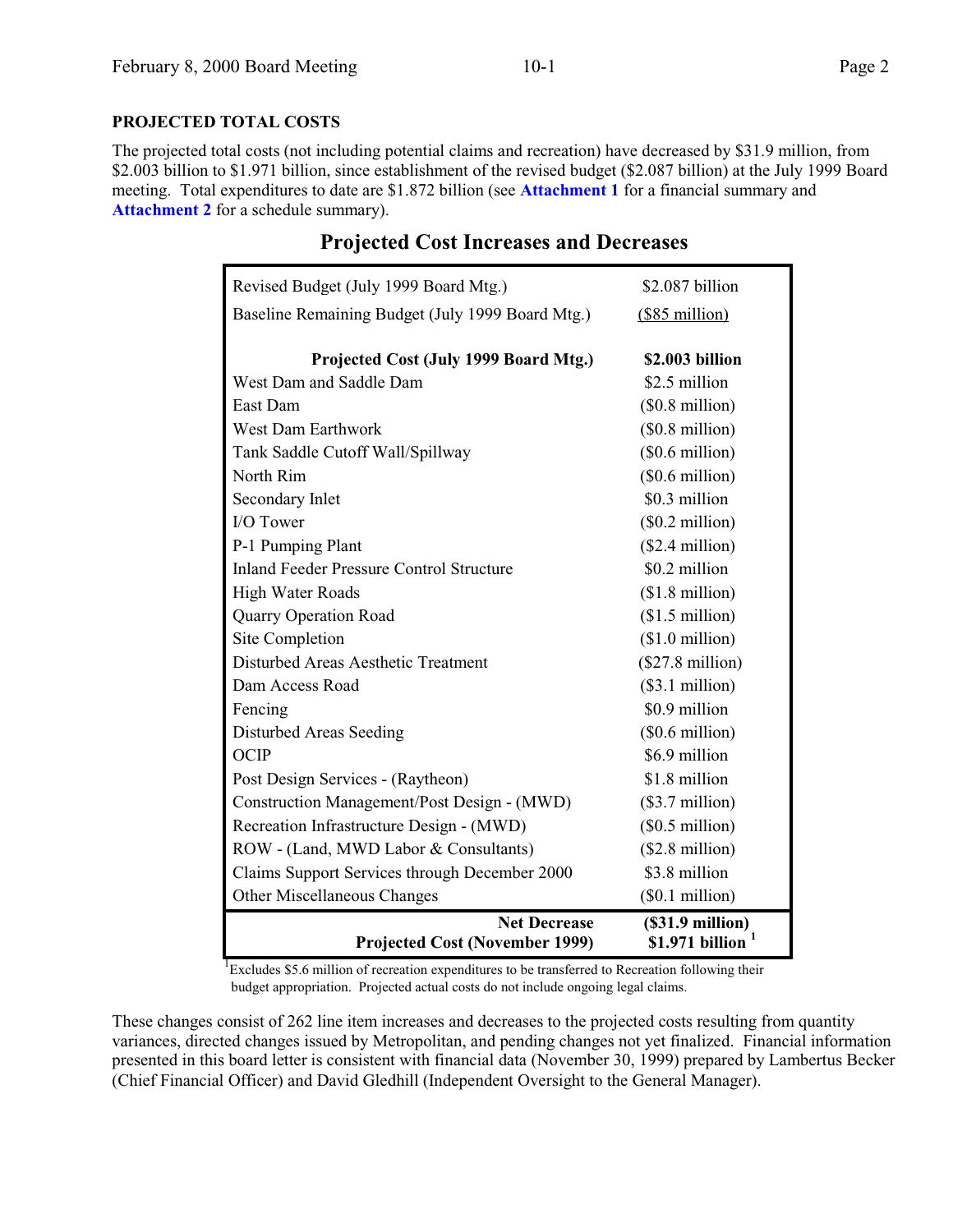#### **ISSUES AND CONCERNS**

Issues with major contracts have been resolved and work was completed for an operational reservoir at the end of December 1999. Minor issues are being resolved, but several are extending out the final completion dates. Communication links on the Global Positioning System and RMU's are extending completion of the West Dam into January 2000. The I/O Tower has experienced delays in the electrical and mechanical systems installations, which has extended completion until March 2000.

None of these issues is expected to have an impact on reservoir filling activities.

#### **RECENT DEVELOPMENTS**

Test pumping to the reservoir began on November 8, 1999, and the first four of 12 pumps completed start-up and testing on schedule at the end of December. The reservoir is currently being operated in a testing mode, pending issuance of a DSOD permit, and pumping continues at an average rate of 1,200 acre feet per day. By mid-January 23,000 acre feet of blended water had been pumped into the reservoir. Pumping into the reservoir is scheduled to continue 24 hours per day, as the availability of the water allows.

#### **Policy**

Board Request

 $W$ o 1/13/00 **Date** Roy L. Wolfe Acting Manager, Corporate Resources 1/24/2000General Manager Date

**Attachment 1 – Financial Summary/Project Cash Flow Attachment 2 – Schedule Summary/Remaining Budget**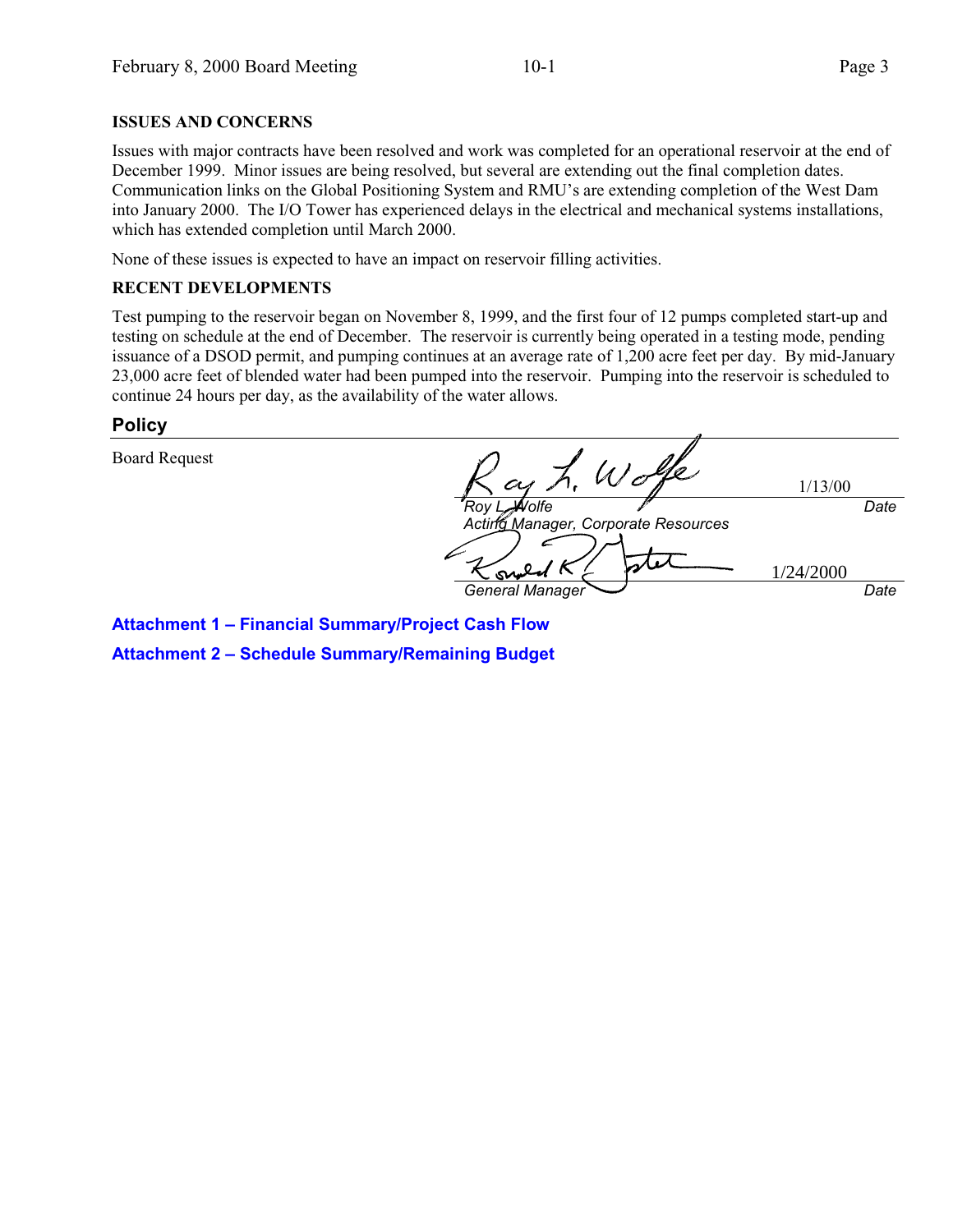February 8, 2000 Board Meeting 10-1 10-1 10-1 Attachment 1, Page 1 **Financial Summary**



## **Project Cash Flow**